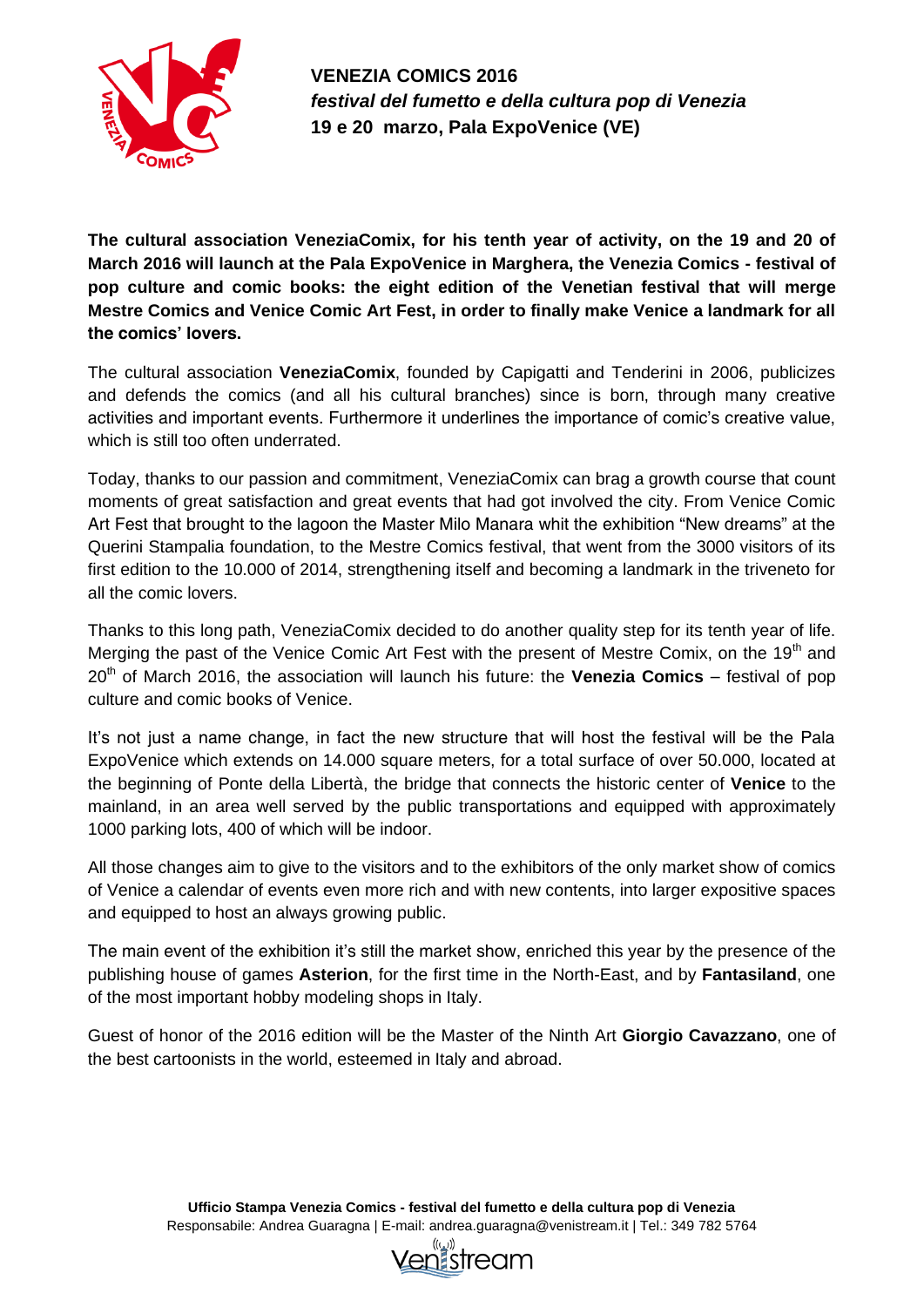

**VENEZIA COMICS 2016** *festival del fumetto e della cultura pop di Venezia* **19 e 20 marzo, Pala ExpoVenice (VE)**

With him, other renowned guests will be present in the two days of the festival: the young and charming **Sio**, **Pocci Poccetta** and **Tiziana De Piero** for **Shockdom**, the main cartoonists and authors for **Bonelli**, **Claudio Chiaverotti** and **Lola Airaghi**, the cartoonists for **Marvel** and **DC Comics**, **Laura Braga**, **Paolo Pantalena** and **Marco Checchetto**; the international illustrator and cartoonist Mirka Andolfo; LRNZ the industrial designer and illustrator for **BAO Publishing**; and last but not the least, one of the most important representatives of digital colouring**: Emanuele Tenderini**.

A new entry for this edition of VeneziaComix will be the **Games Area**, that will extends for about 350 square meters and will meet the needs of all types of gamers, from PC to consoles, passing through portable devices. Into this area in fact it will possible to participate to activity and tournament dedicated to the best titles for house consoles, like **Super Smash Bros**, but also to participate to events connected with some of the most fashionable games for portable device, like **Monster Hunter** and **Pokémon Ruby Omega** and **Sapphire Alpha**.

For PC gaming lovers, it's been prepared an area with many gaming stations, in order to have an adequate number of PCs both for single player games, like **Heartstone**, that for team games like **League Of Legends.** In the area will be also be available the shop of one of the bigger hardware's sellers, in which there will be the possibility to buy components and accessories for one's own PC.

The Games Area staff, experienced in the activity of exhibition tournament, will guarantee a number of activities able to entertain both the gamers who loves the competition that the ones who try some titles for the first time, who search more entertaining contents.

Moreover, will be present some **Youtubers** among the most popular in Italy, channels like I **Fancazzisti Anonimi** with more than 550.000 subscribers, who generates millions of visual per month, but representatives of gaming too, like **MarcusKron** and **Quit108**, **Sabaku no Maiku** and more. Loved by the internet people, they will be available to meet the fans, speak with them and take pictures like in all the other big festivals.

And it's not over yet, for in the two days of festival there will be great events: the famous Cosplay Competition on Sunday that involves as always a lot of fan; the projection of Japanese Anime thanks to the cooperation of the platform **CrunchyRoll**; meetings and conferences, among which the presentation of the 2016 edition of Cartoons on the Bay festival, with who it's born a twinning this year. *Dulcis in fundo*, La Mente Di Tetsuva that at 5:30 pm on Saturday 19<sup>th</sup> will bring on the Venezia Comics stage the show entitled "Star Trekking", where we'll see them arrive straight from the eighties to tell us through music what was the TV in Italy …

All this and even more to finally give to Venice a festival that could bring back in the lagoon city the attention and passion for the illustration that, from the fifties, had made important the city thanks to authors like Hugo Pratt, Dino Battaglia and Giorgio Cavazzano.